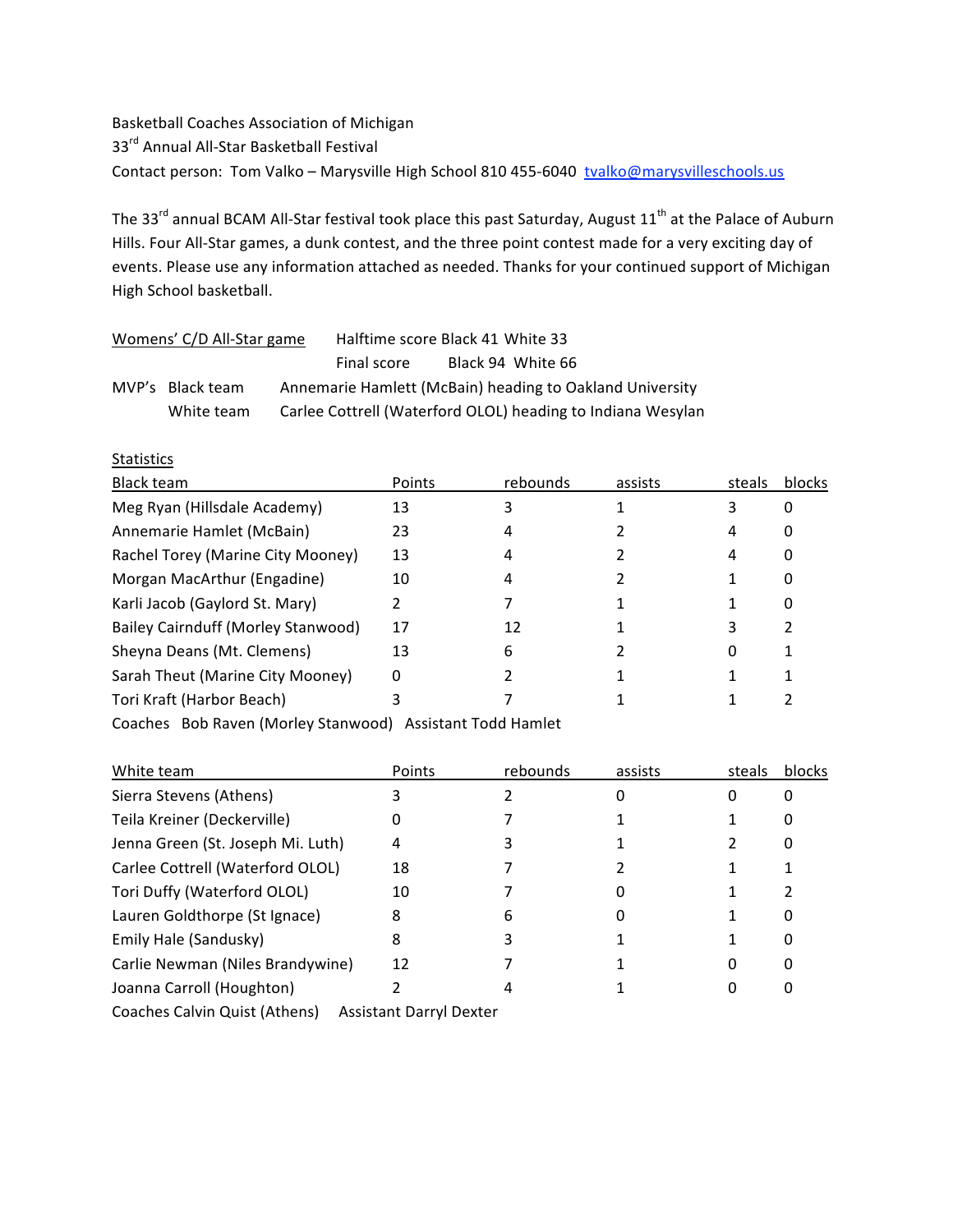|  | Womens' A/B All-Star game | Halftime score White 40                           |                   | Black 37 |  |
|--|---------------------------|---------------------------------------------------|-------------------|----------|--|
|  |                           | Final score                                       | White 72 Black 69 |          |  |
|  | MVP's White Team          | Aerial Powers (Country Day) heading to MSU        |                   |          |  |
|  | Black Team                | Branndais Agee (Detroit Cass Tech) heading to MSU |                   |          |  |

## **Statistics**

| points<br>assists<br>rebounds<br>steals       | blocks |
|-----------------------------------------------|--------|
| Brittany Streetman (Warren Lincoln)<br>4<br>0 |        |
| Elena Popkey (Warren Cousino)<br>0<br>O       |        |
| Sylvia Maxwell (Lansing Waverly)<br>b         |        |
| 18                                            |        |
|                                               |        |
| Marie Gaedke (Dearborn Edsel Ford)<br>5       |        |
| 3<br>8<br>6                                   |        |
| 8<br>0                                        |        |
| 24<br>13                                      |        |
|                                               |        |

Coaches Jason Gray (Goodrich) assistant Dave Davis

| <b>Black team</b>                         | points | rebounds | assists | steals | blocks |
|-------------------------------------------|--------|----------|---------|--------|--------|
| Madison Ristovski (Grosse Pte. Liggett)   | 9      |          |         |        |        |
| Alexis Miller (Caledonia)                 |        |          |         |        |        |
| Taylor Roe (Portland)                     |        |          |         |        |        |
| Branndais Agee (Detroit Cass Tech)        | 18     | 13       |         |        |        |
| April LaCross (G.R. Forest Hills Central) | 3      |          |         |        |        |
| Caitlin Moore (Grosse Pte. South)         | 4      |          |         |        |        |
| Rosanna Reynolds (Dearborn Divine C)      | 6      |          |         |        |        |
| Tiesha Stokes (G.R. Catholic Central)     | 10     |          |         |        |        |
| Kiara Kudron (New Boston)                 | 11     |          |         |        |        |
| Alex Law (Grand Haven)                    |        |          |         |        |        |
| Katie Slaght (Marshall)                   |        |          |         |        |        |
|                                           |        |          |         |        |        |

Coaches Katie Kowalczyk‐Fulmer (Grand Haven) assistant Gary Hogeboom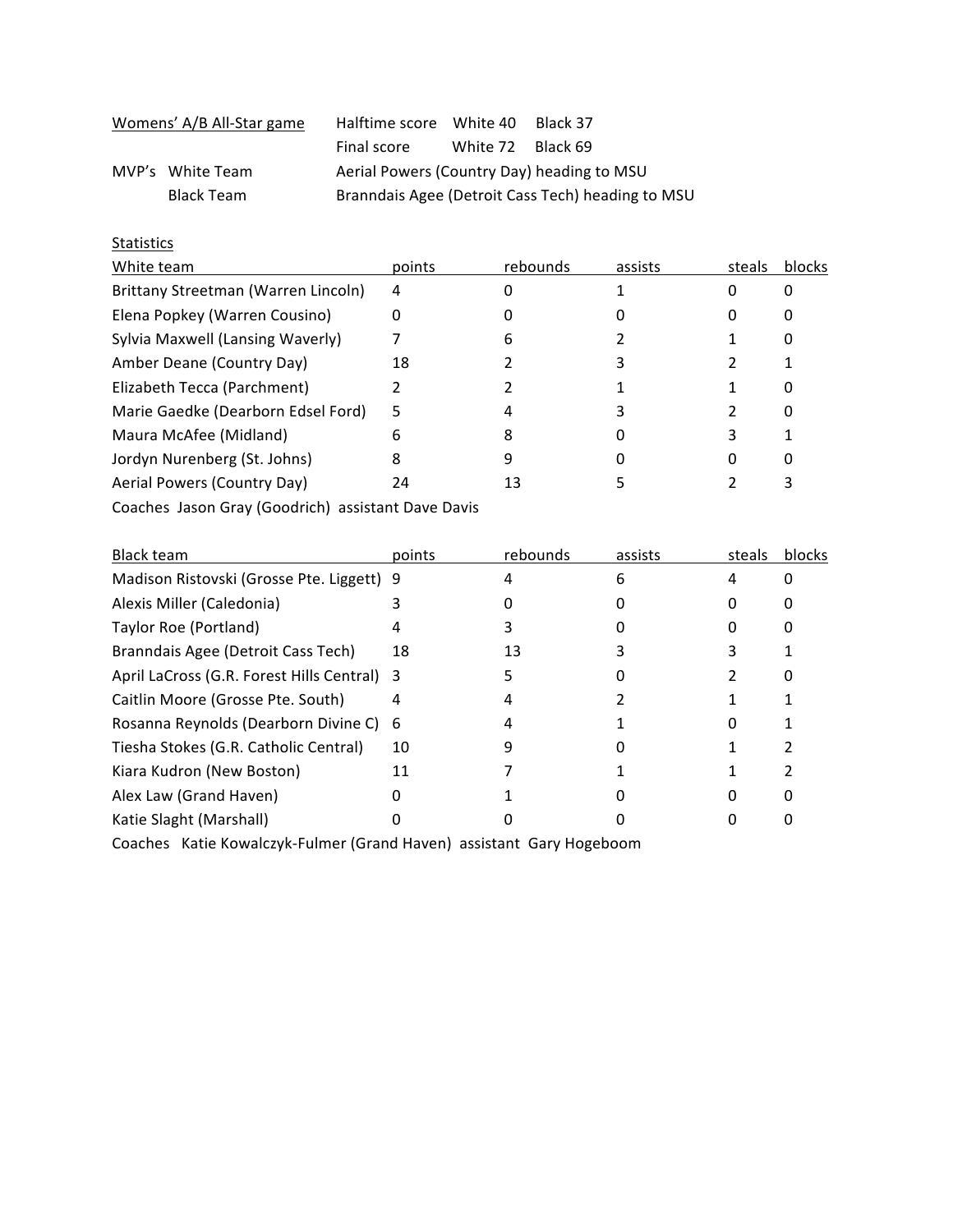| Mens' C/D All-Star game |            | Halftime score                                              | White 62           | Black 40 |  |
|-------------------------|------------|-------------------------------------------------------------|--------------------|----------|--|
|                         |            | <b>Final Score</b>                                          | White 113 Black 84 |          |  |
| MVP's                   | White team | Corey Green (Madison Hts. Bishop Foley) North Georgia State |                    |          |  |
|                         | Black team | Stone Beckwith (Beal City) headed to SVSU                   |                    |          |  |

## **Statistics**

| White team                              | points | rebounds |   | assists steals | blocks |
|-----------------------------------------|--------|----------|---|----------------|--------|
| Tyler Walden (Fulton Middleton)         | 17     |          |   | 0              |        |
| Lucas Moreau (Carney-Nadeau)            |        |          |   |                |        |
| Tanner Nichols (White Pigeon)           |        |          | 5 |                |        |
| Corey Green (Bishop Foley)              | 25     | 13       |   |                |        |
| Lincoln Hackworth (Homer)               | 8      |          |   | 0              |        |
| Christopher Hass (Pellston)             | 12     | 8        |   | 0              |        |
| Spencer Krannitz (North Muskegon)       | 16     | 6        |   |                |        |
| Nate Rosenbaum (St. Joseph MI Lutheran) | 8      |          |   |                |        |
| David Kerr (Posen)                      |        |          |   | 0              |        |
| Ryan Watson (Delton Kellogg)            |        | 6        |   |                |        |
| Josh Puroll (Boyne Falls)               |        | 10       |   |                |        |
| James Wezensky (Clare)                  |        |          |   | 0              |        |
|                                         |        |          |   |                |        |

Coaches Josh Baker (Southfield Christian) assistant John White

| <b>Black team</b>                         |                               | points                  | rebounds | assists | steals | <b>blocks</b> |
|-------------------------------------------|-------------------------------|-------------------------|----------|---------|--------|---------------|
| Trevor Bohnhoff (Saginaw Nouvel Catholic) |                               | 4                       | 6        |         | 0      |               |
| Torin Wetzel (Monroe St. Mary Catholic)   |                               | 4                       |          |         | 0      |               |
| Stone Beckwith (Beal City)                |                               | 27                      | 6        |         |        |               |
| Luke Morrison (Elk Rapids)                |                               | 6                       |          |         | 2      | 0             |
| Andrew Wade (Laingsburg)                  |                               | 14                      | 6        |         |        | 0             |
| Reece Koepke (Bellaire)                   |                               | 6                       |          | 3       | 0      |               |
| Kenya Oas (Munising)                      |                               |                         |          |         | 3      | 0             |
| Brad VanCamp (North Adams-Jerome)         |                               | 4                       |          |         | 0      | 0             |
| Jason Ribecky (Muskegon Catholic Central) |                               |                         | 6        |         |        |               |
| Calvin Amey (Carsonville-Port Sanilac)    |                               | 8                       |          |         |        |               |
| Coaches                                   | Mike Williams (Flint Beecher) | assistant Tracey Harris |          |         |        |               |